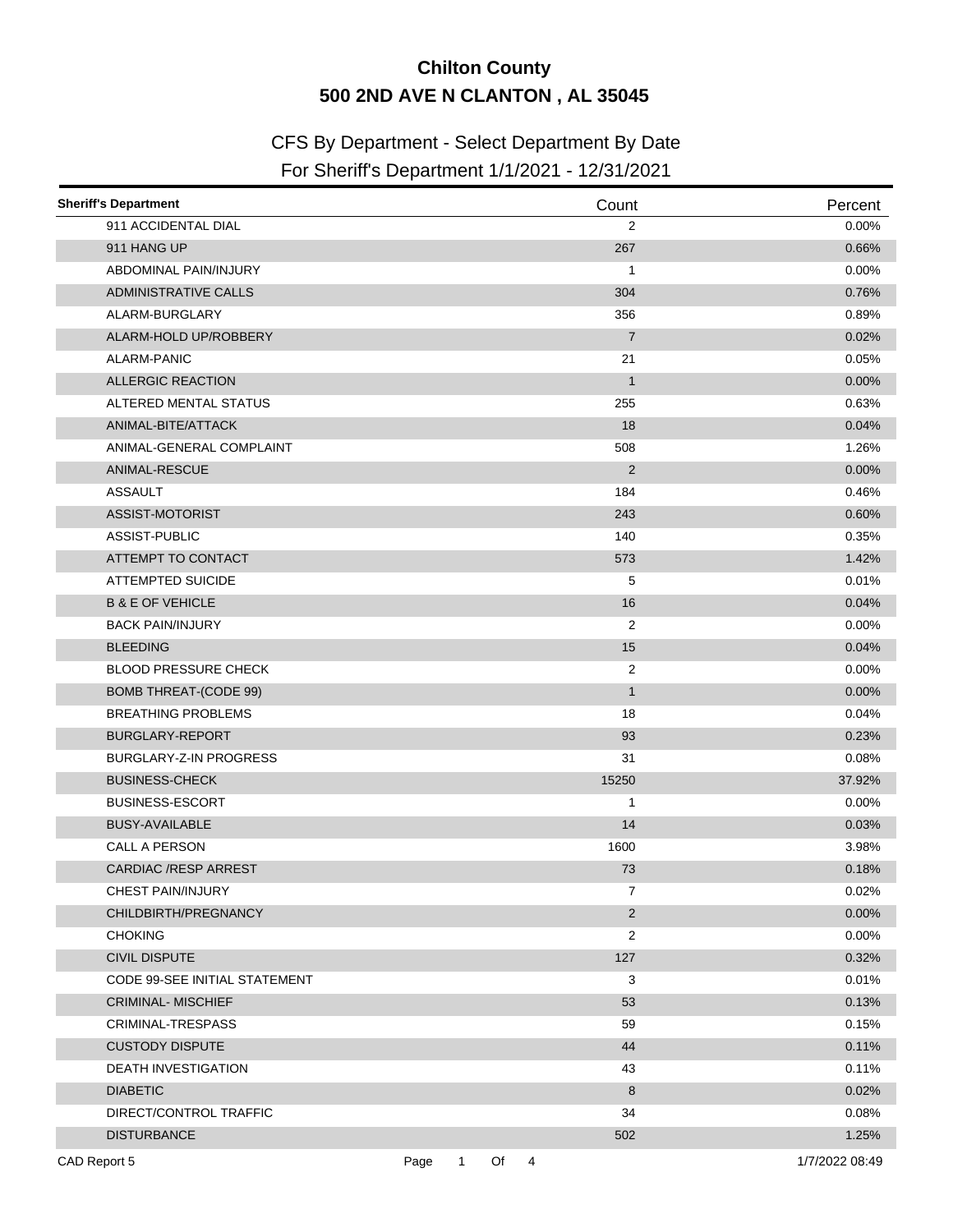| <b>Sheriff's Department</b>     |      |                |    |                | Count          | Percent        |
|---------------------------------|------|----------------|----|----------------|----------------|----------------|
| DIVING/DROWNING INCIDENT        |      |                |    |                | 2              | $0.00\%$       |
| DRIVER LICENSE CHECKPOINT       |      |                |    |                | 48             | 0.12%          |
| <b>DRUG RELATED</b>             |      |                |    |                | 39             | 0.10%          |
| <b>EMS STANDBY</b>              |      |                |    |                | $\mathbf{1}$   | 0.00%          |
| <b>EXTRA PATROL</b>             |      |                |    |                | 581            | 1.44%          |
| <b>FALL</b>                     |      |                |    |                | 21             | 0.05%          |
| <b>FIGHT</b>                    |      |                |    |                | 46             | 0.11%          |
| FIGHT-DOMESTIC VIOLENCE         |      |                |    |                | 78             | 0.19%          |
| <b>FIGHT-WITH WEAPONS</b>       |      |                |    |                | 5              | 0.01%          |
| FIRE-ALARM                      |      |                |    |                | 3              | 0.01%          |
| FIRE-CONTROL BURN               |      |                |    |                | $\mathbf{1}$   | 0.00%          |
| FIRE-ELECTRICAL                 |      |                |    |                | $\mathbf{1}$   | $0.00\%$       |
| FIRE-FUEL LEAK/SPILL            |      |                |    |                | 1              | $0.00\%$       |
| FIRE-HAZARDOUS                  |      |                |    |                | $\mathbf{1}$   | 0.00%          |
| FIRE-NATURAL OR PROPANE LEAK    |      |                |    |                | $\mathbf{1}$   | 0.00%          |
| <b>FIRE-OTHER</b>               |      |                |    |                | $\overline{7}$ | 0.02%          |
| <b>FIRE-SMOKE INVESTIGATION</b> |      |                |    |                | 1              | 0.00%          |
| FIRE-STRUCTURE/BUSINESS         |      |                |    |                | $\mathbf{1}$   | 0.00%          |
| FIRE-STRUCTURE/RESIDENTIAL      |      |                |    |                | 43             | 0.11%          |
| <b>FIRE-VEHICLE</b>             |      |                |    |                | 29             | 0.07%          |
| FIRE-WOODS/BRUSH                |      |                |    |                | 8              | 0.02%          |
| <b>FOLLOW UP</b>                |      |                |    |                | 218            | 0.54%          |
| FOOT PURSUIT                    |      |                |    |                | 25             | 0.06%          |
| <b>FOUND PROPERTY</b>           |      |                |    |                | 27             | 0.07%          |
| <b>FRAUD</b>                    |      |                |    |                | 55             | 0.14%          |
| <b>FUEL/MILEAGE</b>             |      |                |    |                | 2215           | 5.51%          |
| <b>FUNERAL ESCORT</b>           |      |                |    |                | 123            | 0.31%          |
| <b>GAS DRIVE OFF</b>            |      |                |    |                | $\overline{7}$ | 0.02%          |
| <b>GENERAL ILLNESS</b>          |      |                |    |                | 22             | 0.05%          |
| <b>GUN SHOT WOUND</b>           |      |                |    |                | 9              | 0.02%          |
| HARASSMENT                      |      |                |    |                | 278            | 0.69%          |
| <b>HEART PROBLEMS</b>           |      |                |    |                | 4              | 0.01%          |
| <b>HEAT/COLD EXPOSURE</b>       |      |                |    |                | 1              | 0.00%          |
| <b>INFORMATION REQUEST</b>      |      |                |    |                | $\mathbf{1}$   | 0.00%          |
| INTOXICATED-DRIVER              |      |                |    |                | 28             | 0.07%          |
| INTOXICATED-PERSON              |      |                |    |                | 30             | 0.07%          |
| JUVENILE COMPLAINT              |      |                |    |                | 86             | 0.21%          |
| <b>KIDNAPPING</b>               |      |                |    |                | $\overline{c}$ | 0.00%          |
| <b>LANDING ZONE</b>             |      |                |    |                | 4              | 0.01%          |
| <b>LIFT ASSIST</b>              |      |                |    |                | $\overline{4}$ | 0.01%          |
| LINES DOWN                      |      |                |    |                | 12             | 0.03%          |
| MEDICAL-ALARM                   |      |                |    |                | 8              | 0.02%          |
| MISSING PERSON                  |      |                |    |                | 54             | 0.13%          |
| NCIC-INFORMATION LOGGED         |      |                |    |                | 1775           | 4.41%          |
| NCIC-WARRANT CHECK              |      |                |    |                | 1421           | 3.53%          |
| <b>NOISE COMPLAINT</b>          |      |                |    |                | 123            | 0.31%          |
| OPEN DOOR                       |      |                |    |                | 21             | 0.05%          |
| OUT OF UNIT AT                  |      |                |    |                | 485            | 1.21%          |
|                                 |      |                |    |                |                |                |
| CAD Report 5                    | Page | $\overline{2}$ | Of | $\overline{4}$ |                | 1/7/2022 08:49 |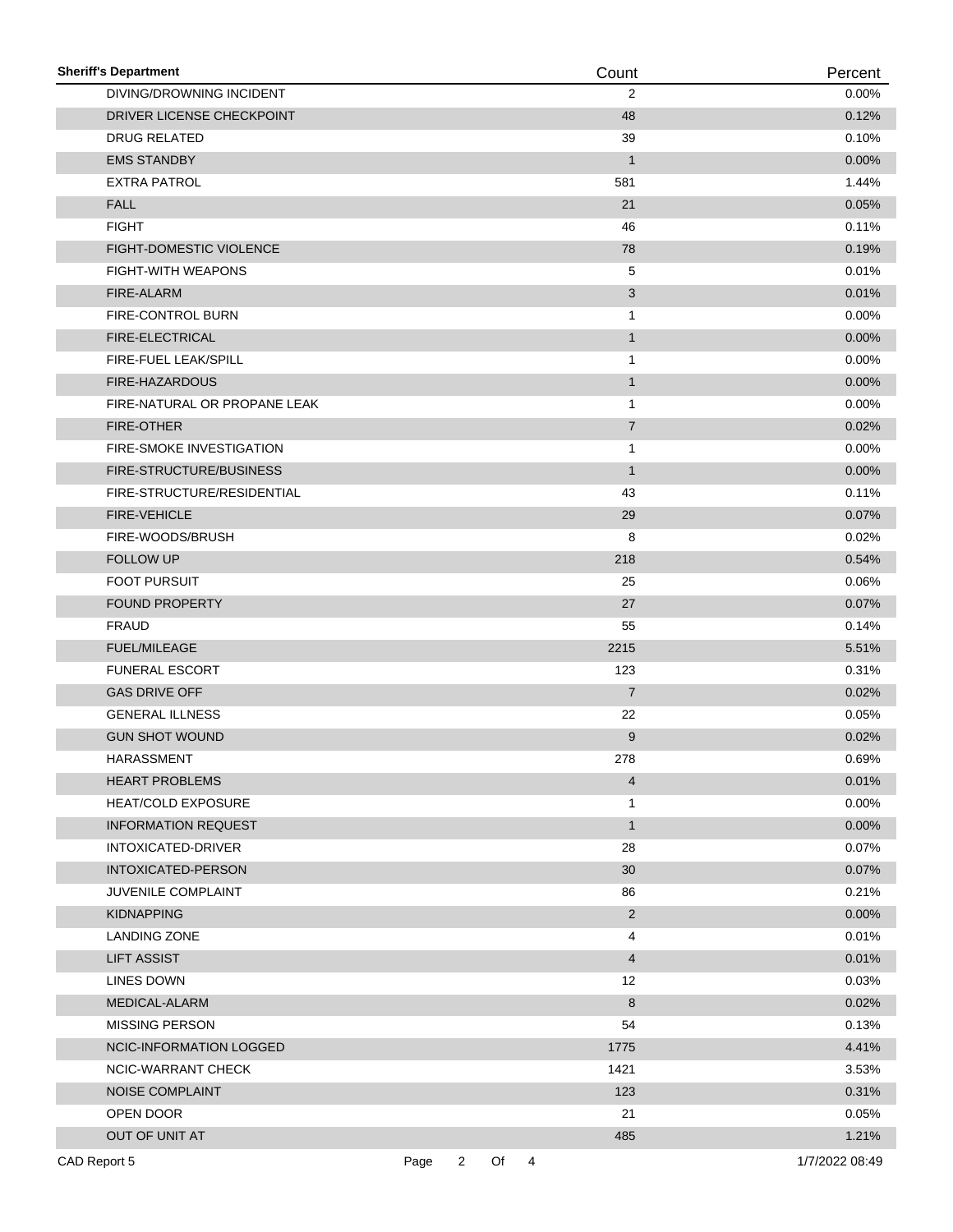| <b>Sheriff's Department</b>     |      |   |    | Count |                | Percent        |
|---------------------------------|------|---|----|-------|----------------|----------------|
| OVERDOSE                        |      |   |    | 49    |                | 0.12%          |
| PERSON DOWN                     |      |   |    | 14    |                | 0.03%          |
| PERSON WITH A GUN/KNIFE         |      |   |    | 81    |                | 0.20%          |
| <b>POISONING</b>                |      |   |    |       | $\mathbf{1}$   | $0.00\%$       |
| PRISONER-ESCAPE                 |      |   |    |       | 2              | $0.00\%$       |
| PRISONER-TRANSPORT              |      |   |    | 134   |                | 0.33%          |
| PROPERTY DAMAGE                 |      |   |    | 153   |                | 0.38%          |
| PROPERTY DISPUTE                |      |   |    | 32    |                | 0.08%          |
| <b>PROWLER IN PROGRESS</b>      |      |   |    | 31    |                | 0.08%          |
| PUT ON LOG FOR USE LATER        |      |   |    | 33    |                | 0.08%          |
| RAILROAD CROSSING PROBLEM       |      |   |    |       | 3              | 0.01%          |
| <b>REQUEST INFORMATION</b>      |      |   |    |       | $\mathbf{1}$   | $0.00\%$       |
| ROAD HAZARD                     |      |   |    | 173   |                | 0.43%          |
| ROBBERY-IN PROGRESS             |      |   |    |       | 4              | 0.01%          |
| ROBBERY-REPORT                  |      |   |    |       | 3              | 0.01%          |
| <b>SCHOOL TRAFFIC</b>           |      |   |    |       | $\overline{7}$ | 0.02%          |
| <b>SEARCH DETAIL</b>            |      |   |    | 13    |                | 0.03%          |
| <b>SEIZURE</b>                  |      |   |    |       | 9              | 0.02%          |
| SERVING PAPERS-CIVIL PAPER      |      |   |    | 191   |                | 0.47%          |
| SERVING PAPERS-COURT ORDER      |      |   |    | 75    |                | 0.19%          |
| SERVING PAPERS-EVICTION         |      |   |    | 152   |                | 0.38%          |
| SERVING PAPERS-PROPERTY SEIZURE |      |   |    |       | 3              | 0.01%          |
| SERVING PAPERS-PROTECTION ORDER |      |   |    | 36    |                | 0.09%          |
| SERVING WARRANT                 |      |   |    | 603   |                | 1.50%          |
| SEXUAL ASSAULT/RAPE-(CODE 99)   |      |   |    |       | 3              | 0.01%          |
| SEXUAL ASSAULT/RAPE-REPORT ONLY |      |   |    | 23    |                | 0.06%          |
| <b>SHOPLIFTER</b>               |      |   |    | 21    |                | 0.05%          |
| <b>SHOTS FIRED</b>              |      |   |    | 120   |                | 0.30%          |
| SHOTS FIRED-WITH VICTIM         |      |   |    |       | 4              | 0.01%          |
| STABBING/CUTTING                |      |   |    |       | 2              | 0.00%          |
| <b>STROKE</b>                   |      |   |    |       | 5              | 0.01%          |
| SUBJECT IN CUSTODY              |      |   |    | 30    |                | 0.07%          |
| <b>SUICIDE</b>                  |      |   |    |       | 4              | 0.01%          |
| SUSPICIOUS-INCIDENT             |      |   |    | 327   |                | 0.81%          |
| SUSPICIOUS-PERSON               |      |   |    | 607   |                | 1.51%          |
| SUSPICIOUS-VEHICLE              |      |   |    | 709   |                | 1.76%          |
| <b>SYNCOPE</b>                  |      |   |    |       | 4              | 0.01%          |
| <b>THEFT</b>                    |      |   |    | 347   |                | 0.86%          |
| TRAFFIC COMPLAINT-MISC          |      |   |    | 154   |                | 0.38%          |
| <b>TRAFFIC STOP</b>             |      |   |    | 5069  |                | 12.60%         |
| <b>TRAINING DETAIL</b>          |      |   |    |       | 1              | 0.00%          |
| TRANSPORT PERSON                |      |   |    | 154   |                | 0.38%          |
| <b>TRASH COMPLAINT</b>          |      |   |    |       | 7              | 0.02%          |
| <b>TRAUMATIC INJURY</b>         |      |   |    | 15    |                | 0.04%          |
| TREES DOWN                      |      |   |    | 38    |                | 0.09%          |
| UNCLASSIFIED COMPLAINT          |      |   |    | 509   |                | 1.27%          |
| <b>UNCONSCIOUS</b>              |      |   |    |       | 3              | 0.01%          |
| UNKNOWN MEDICAL                 |      |   |    | 27    |                | 0.07%          |
| CAD Report 5                    | Page | 3 | Of | 4     |                | 1/7/2022 08:49 |